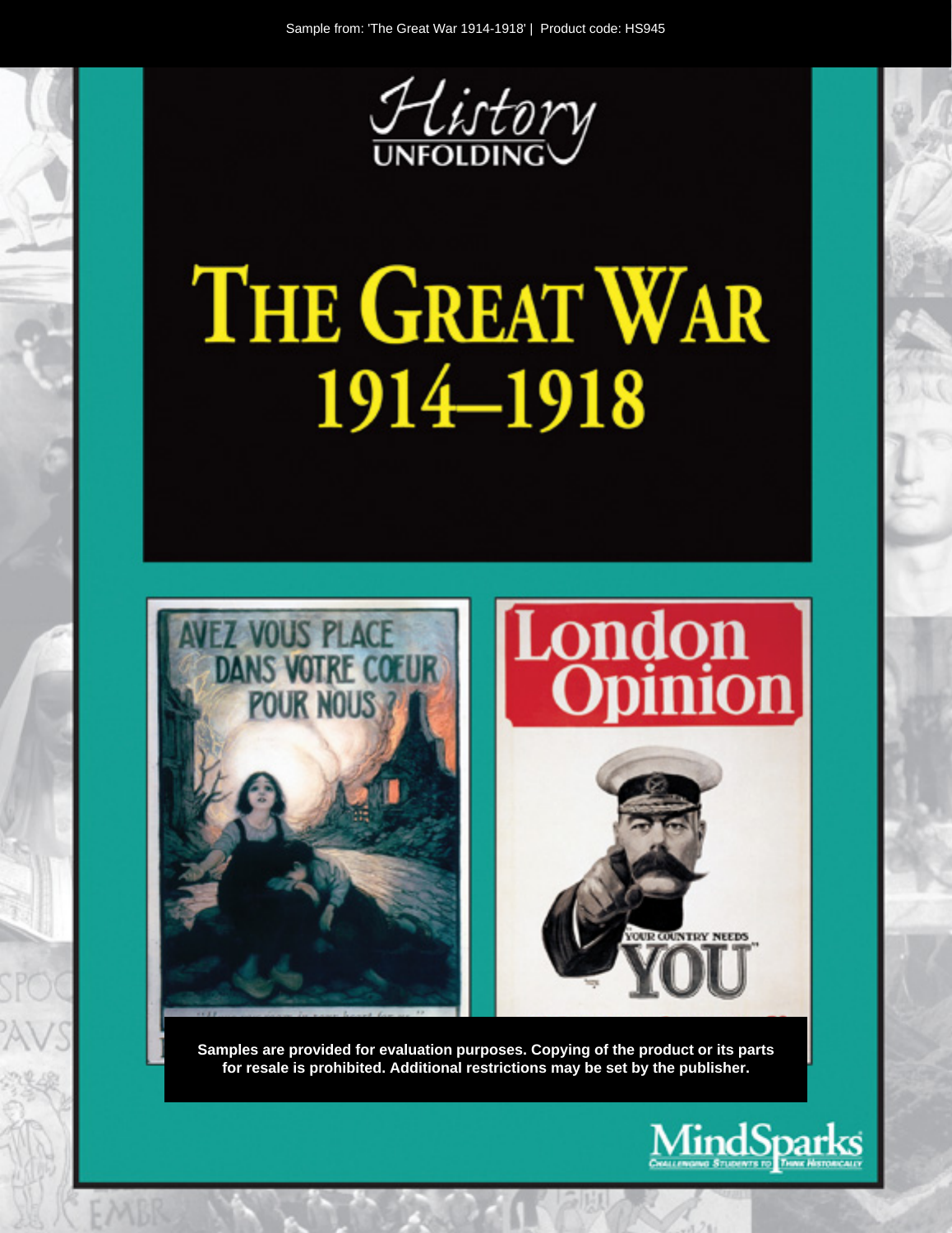# **Contents**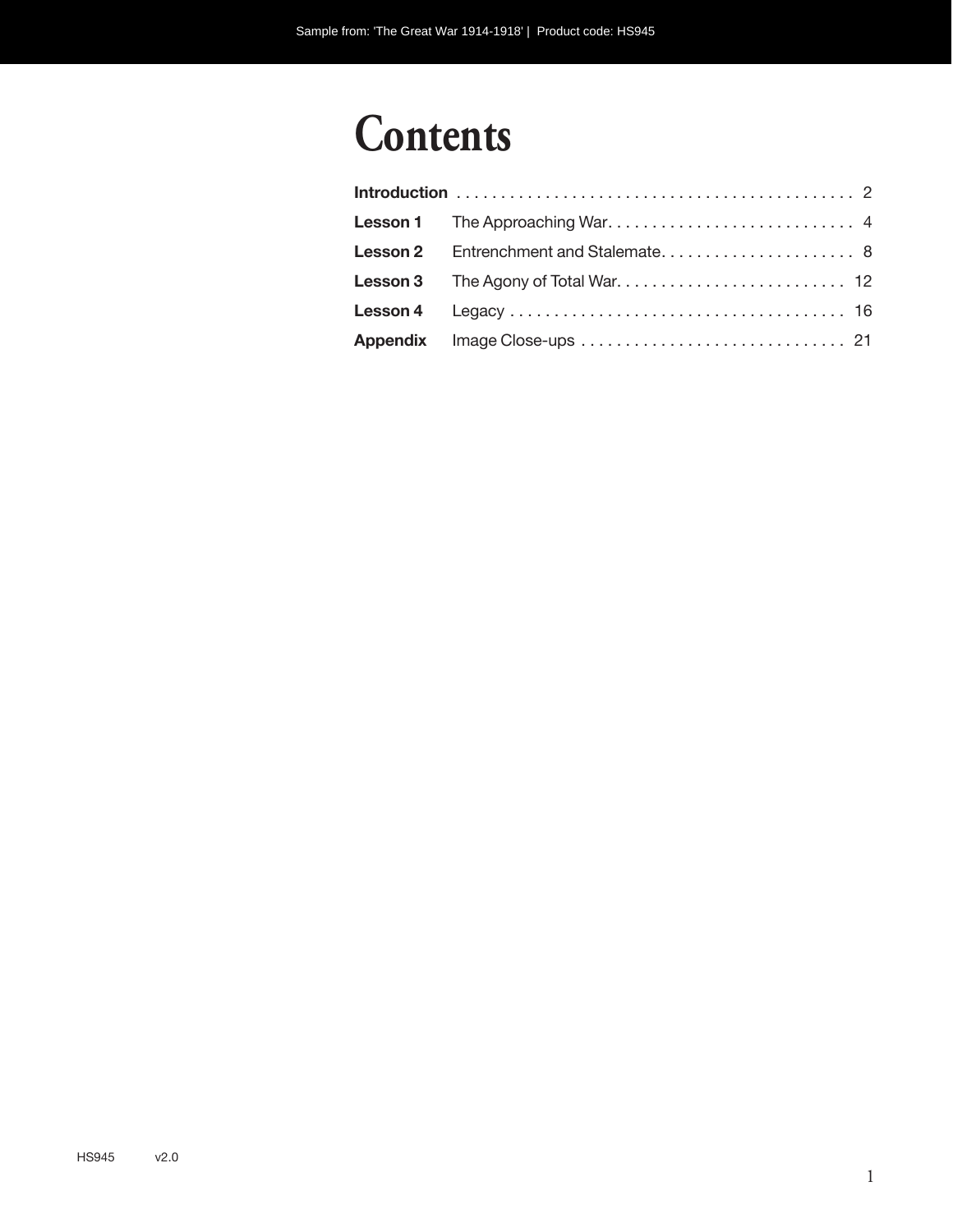*The Great War: 1914–1918*

# **Introduction**

## **The War to End All Wars**

The "Great War," as it came at first to be called, was in every way a catastrophe. At the height of its power, Europe suddenly self-destructed. Industrial and imperial rivalries, rising nationalist sentiment, a rapidly intensifying arms race, ethnic tensions—all of these contributed to the outbreak of hostilities in August 1914. Among the causes of World War I, however, sheer willfulness and stupidity should not be discounted.

The war destroyed three huge empires: Austria-Hungary, the Ottoman Empire, and Russia. It helped bring into being the first communist society. It did nothing to resolve the complex imperial, ethnic, and national rivalries that triggered it. Its horrendous slaughter exhausted and demoralized the democratic Allied powers. Its imperfect settlement left a deeply resentful Germany wounded, but not tamed. This war that gave birth to the modern world bequeathed it a host of ills that would haunt it for decades.

The illustrations in this set offer your students a focal point for exploring these themes and gaining insight into the impact and significance of World War I. These illustrations are presented in four lessons. Each lesson uses three visual displays to explore one broad topic in the overall story. Briefly, the four lessons are as follows:

#### **The Approaching War**

The intensifying national and imperial rivalries of the major European powers made all-out war thinkable. Supreme overconfidence made it possible. These themes form the focus of the illustrations for this lesson.

#### **Entrenchment and Stalemate**

The surprise awaiting all the participants was that their well-prepared plans for a quick and glorious war were going to sink into the mud of the trenches and vanish along the broad Eastern Front. A long and horrifying war of attrition lay ahead.

#### **The Agony of Total War**

World War I was a fully industrialized and mechanized war. Military leaders were unprepared for the impact of these weapons on outmoded strategic notions. The need for full industrial support for each nation's war effort ultimately required the mobilization of entire societies. Whether democratic or not, the nations involved came to implement a national coordination that was almost totalitarian in nature.

#### **Legacy**

Memory is a tricky matter, especially when it comes to war. This lesson's illustrations focus attention on the question of how, exactly, we do arrive at our "image" of World War I. In addition, they ask students to consider the long-term impact of the war on Europe and the world.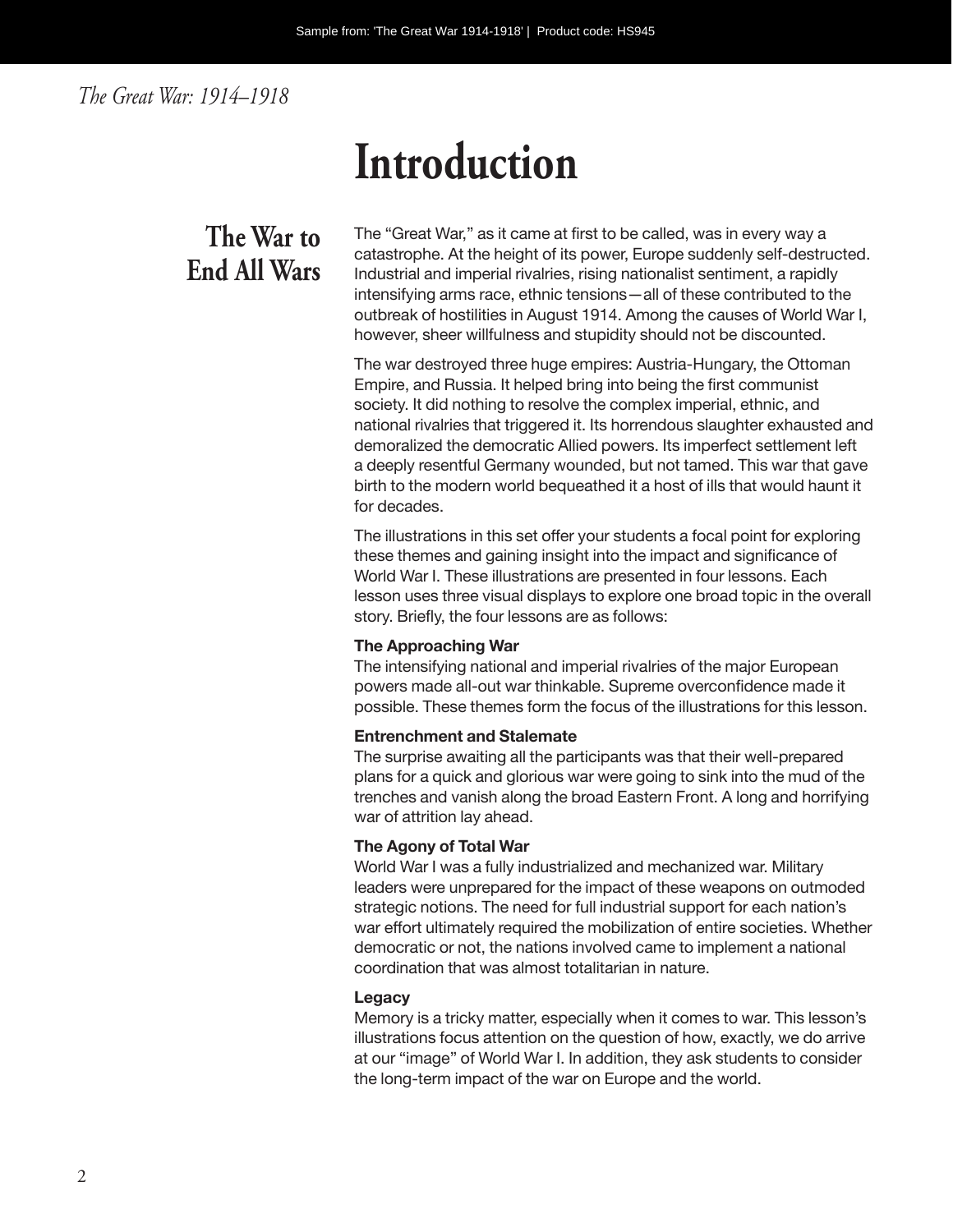### **Using Photos, Cartoons, and Other Visuals to Teach History**

Many textbooks are full of colorful visuals. However, all too often these visuals function primarily as window dressing. They make the text more entertaining, or at least more palatable. Only occasionally do the visuals in textbooks do more than offer simple pictorial reinforcement of ideas already presented in the text. In many cases, they pander to the visual orientation of the young while doing little to help young people master the challenges of the visual media that dominate their lives.

By way of contrast, our approach to using visual materials emphasizes their unique strengths as historical documents. The lessons in this booklet focus students on the visual symbols and metaphors in editorial cartoons, the dramatic qualities of certain photographs, the potential of many images to make abstract ideas more specific and concrete, the implicit biases and stereotypes in certain images, their emotional power, and their ability to invoke the spirit of a time and place. In the process, we make every effort to strengthen students' visual literacy skills in general, as well as their ability to think critically and engage in spirited but disciplined discussions.

### **How to Use This Booklet**

The booklet is divided into four lessons, with three illustrations per lesson. Each lesson consists of the following:

**A BACKGROUND INFORMATION SHEET** This page provides brief summaries explaining the three illustrations on which the lesson is based and their relevance to the lesson's objectives.

**DIGITAL IMAGES** The booklet's PDF allows you to project the images for use in your class discussions.

#### **DISCUSSION-ACTIVITY SHEETS**

Each sheet displays one illustration. It includes a sequence of questions to help you plan an all-class discussion while using the projected images. The questions take students step by step through an analysis of the illustration. If you wish, you may reproduce these pages and hand them out. In addition to the discussion questions on the illustration itself, one or two follow-up activities are suggested. Some of these can be made into individual assignments. Others will work best as small-group or all- class activities.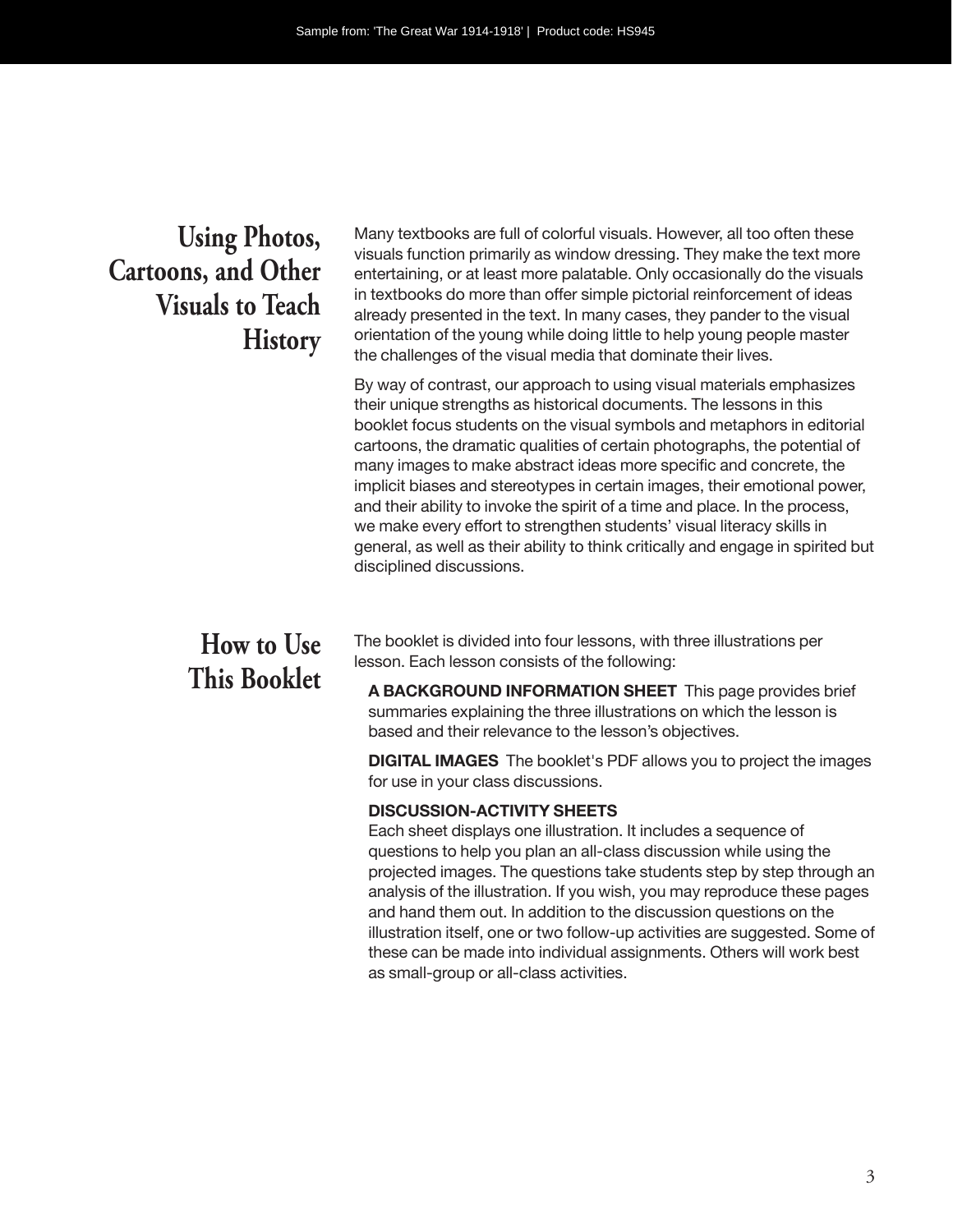- 1. Students will use the visuals in this lesson to focus discussion on some of the key factors that helped to bring on World War I.
- 2. Students will consider why so many in Europe thought the war would be over in weeks.

# **OBJECTIVES The Approaching War**

*Use the background information on this page to help your students better understand the three illustrations making up this lesson. The questions and activities presented in the rest of the lesson can be used to help students clarify meanings and debate important issues.*

#### **BACKGROUND INFORMATION**

#### **Illustrations 1A & 1B**

World War I was a catastrophe from which the world is in many ways still recovering. It broke out in a Europe that seemed to be at the height of its power and authority to claims of civilized world leadership. How could it have happened? Among the factors often considered were a rapid rise in feelings of nationalism in Europe in the late 1800s, along with an equally rapid rise in militarism and military power. These two illustrations touch on those trends. In the wake of the Franco-Prussian War, a united Germany pursued a massive military build-up. By the late 1800s, Germany had the most powerful army in the world. Germany's leader, Kaiser Wilhelm II, wanted the most powerful navy as well. This greatly alarmed Great Britain, which had long ruled the seas. Among other things, the British responded by building the so-called dreadnought class of battleships, notable for its heavy guns. Germany copied the British, thus setting in motion the first great arms race of the 20th century.

#### **Illustration 2**

Another factor preparing the ground for World War I was the intense rivalry of the great European powers for colonies in the late 1800s. This map shows the far-flung empires of these nations by 1900. All over the world, they competed for resources and the markets in which to sell their goods. As the map suggests, Africa was a main target for this imperial competition. Britain and France clashed there at one point, and later together confronted Germany. Germany was a latecomer in the struggle for colonies, and as such was seen by Great Britain as the main and growing threat to its empire and its world supremacy.

#### **Illustrations 3A & 3B**

When hostilities broke out in August 1914, few could see what lay ahead. Indeed, many people believed the war would be over quickly. Young Englishmen—induced by such posters as in Illustration 3A rushed to recruiting stations to sign up in the hopes of easy glory on a foreign battlefield. The patriotic French poster in Illustration 3B also captures this spirit of almost carefree optimism. Its appeal for funds says, "We will beat them!" And they would beat them—the Germans, that is. But the costs would be vastly greater than anyone then could have imagined.